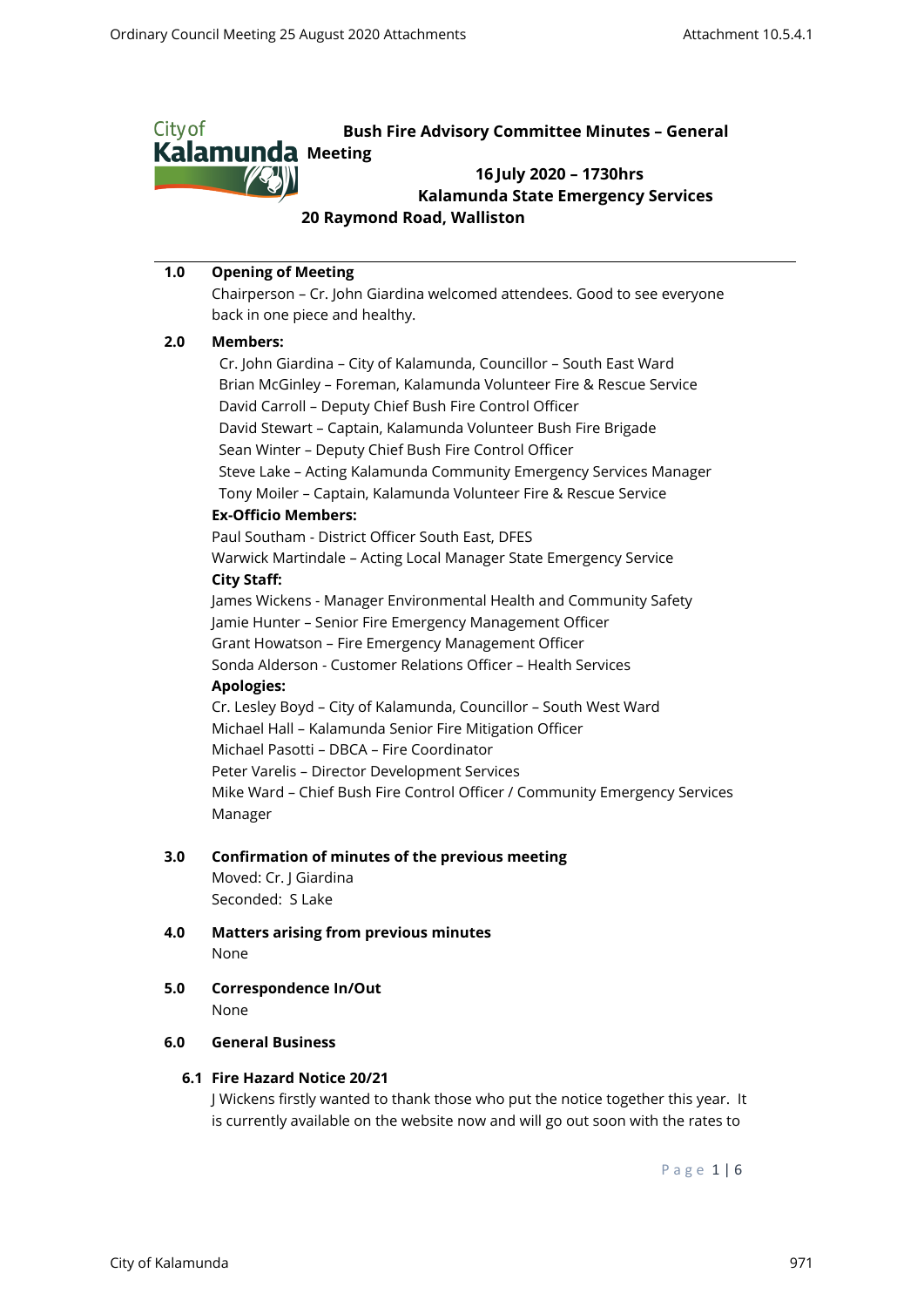

residents within the City of Kalamunda. Mike sent around a draft for feedback so thank you for those responses.

S Lake informed that although the recommendations by BFAC members were put forward, they may have fallen out during the approval process through PR, Legal and areas like that.

# **6.2 Presentation by Jamie Hunter - City of Kalamunda Bushfire Compliance & Enforcement**

J Hunter introduced herself as the Senior Fire Emergency Management Officer at the City of Kalamunda.

J Hunter presented a new field pocketbook to assist with data capture during an incident. There was some discussion regarding how it would be utilised format and possible improvements. J Hunter said it was basically a prototype so changes can be made for future versions. There were some queries as to if it was sufficient to be used in court and FOI. It was also raised that essentially the booklet is more of a tool or cheat sheet to assist those in the field.

**Action:** J Hunter to run booklet pass legal and look at amendments for future versions.

## **6.3 Ratification of new Kalamunda Bush Fire Brigade Officers**

S Lake congratulated the new Captain, David Stewart, who was elected on Tuesday 7 July. The rest of the officers stay as they are.

D Carroll enquired regarding the appointment of FCOs and Deputy Chiefs at BFAC. S Lake advised FCOs are gazetted by the CEO, who is delegated to do so from Council. There is no nomination through BFAC anymore. The list is put forward for BFAC's information.

## **6.4 Brigade Reports**

## **State Emergency Service - SES**

W Martindale reported that their current membership stands quite strong at 52. During the year, the members have put in 9273 hours in total. 3262 of those hours were training. They have attended 54 requests for assistance/storm damage requests, both locally and assisting other regions, totalling 832 hours. They attended 18 land searches over the year, which is a high number coming to nearly 450 hours.

18 separate days of fire support that included Yanchep, totalling 1200 hours. This year with covid-19, they did 80 shifts at the Lakes vehicle control point.

P a g e 2 | 6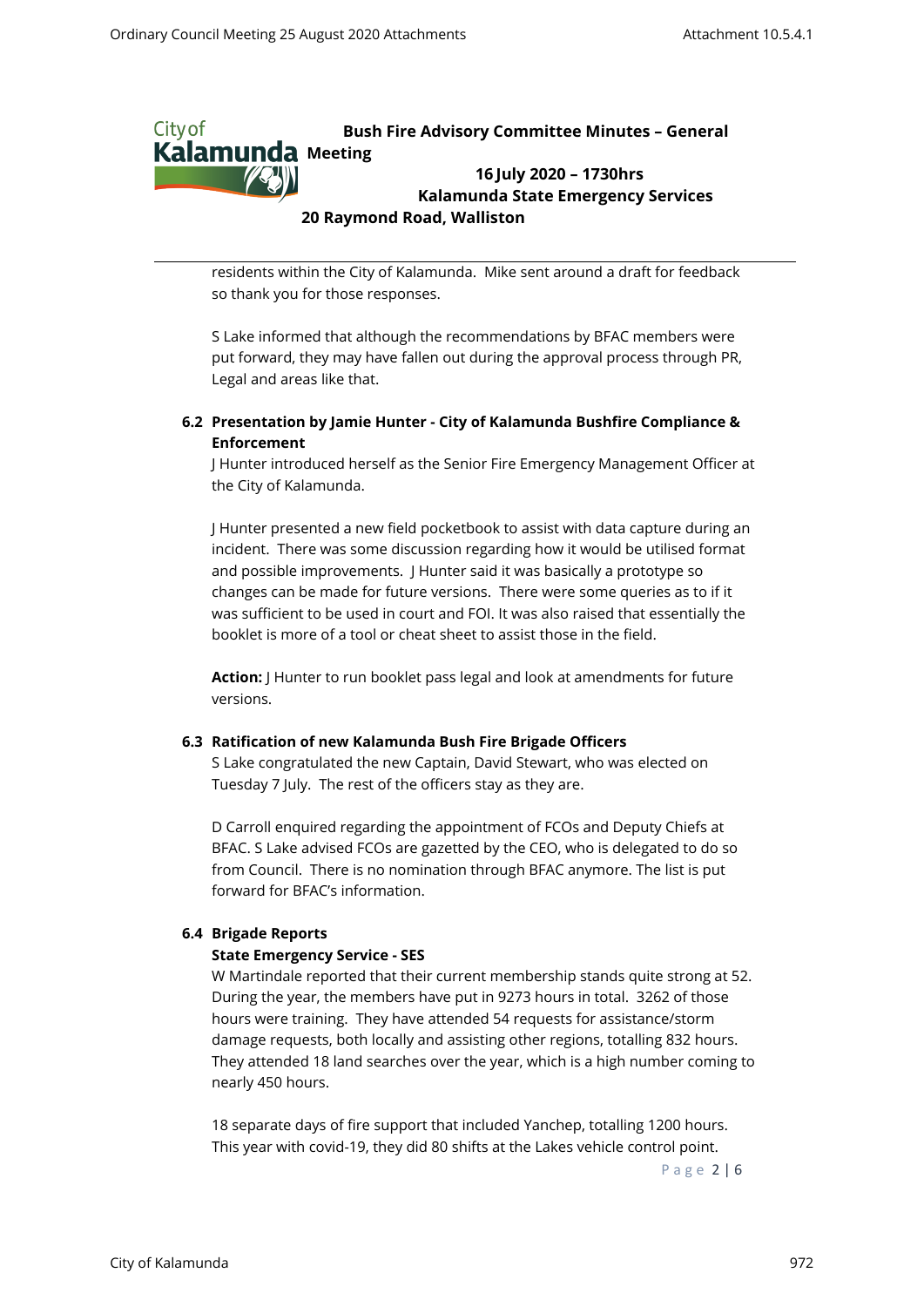

Members put in nearly 1400 hours there so that was a massive effort with half the membership attending despite the risk with the virus. A successful year.

## **Kalamunda Volunteer Bush Fire Brigade - KVBFB**

D Stewart informed that they currently have 88 active members and 79 of those members are active firefighters and they have 9 members in a bulk support team. Last fire season, Nov-Dec 2019 was busy for the brigade and then had a big deployment interstate with a consistent rotation of people going to NSW, VIC, and QLD for the rest of the season. The biggest fire was the Yanchep fire. The brigade was deployed on a constant rotation for 6 days and nights. That was a great effort by the brigade.

Total hours came to 16503 hours. 6276 of those hours were incidents, 5359 in training, the number of incidents attended were 73 which varied from small false alarms to larger incidents.

COVID has meant that a lot of restriction were put in place affecting training and meetings. Only now are they starting to return to normal operations.

It was also raised that the hours have tripled for the brigade from the year before which is significant.

| Type                                                  | <b>Hours</b> | Number of Incidents Attended  | 2019/2020 |
|-------------------------------------------------------|--------------|-------------------------------|-----------|
| Training                                              | 5359:42      | False Alarm- System Initiated |           |
| Incidents                                             | 6276:04      | False Call - Good Intent      | 20        |
| <b>Hazard Reduction</b>                               | 1409:35      | False Call – Maliciaou        | 2         |
| Maintenance                                           | 903:36       | Fire – Bushfire (Lge)         | 17        |
| Admin                                                 | 465:56       | Fire Bushfire (Sml)           | 18        |
| Meetings                                              | 1405:54      | Fire – Other/Rubbish/Vehicle  | 11        |
| Bush Fire Ready                                       | 189:25       | Fire – Structure              |           |
| Community Engagement                                  | 346:16       | Hazardous Situation           |           |
| Other                                                 | 146:55       | Road Crash & Rescue           |           |
| <b>TOTAL</b>                                          | 16503:23     | Type of Incident - Other      |           |
|                                                       |              | Total:                        | 73        |
| <b>Membership Stats</b>                               |              |                               |           |
| Current total: 88                                     |              |                               |           |
| 9 members Logistical Support Team                     |              |                               |           |
| 79 active Fire Fighters                               |              |                               |           |
| <b>Operational Officers</b>                           |              |                               |           |
| <b>Captain: David Stewart</b>                         |              |                               |           |
| <b>Lieutenants:</b> 1. Steve Lake 2. Bryan Martindale |              |                               |           |
| 3. Chris Hannah 4. John Idland 5. Andrew Haselden     |              |                               |           |

#### Table 6.4.1 Kalamunda Volunteer Bush Fire Brigade Statistics Summary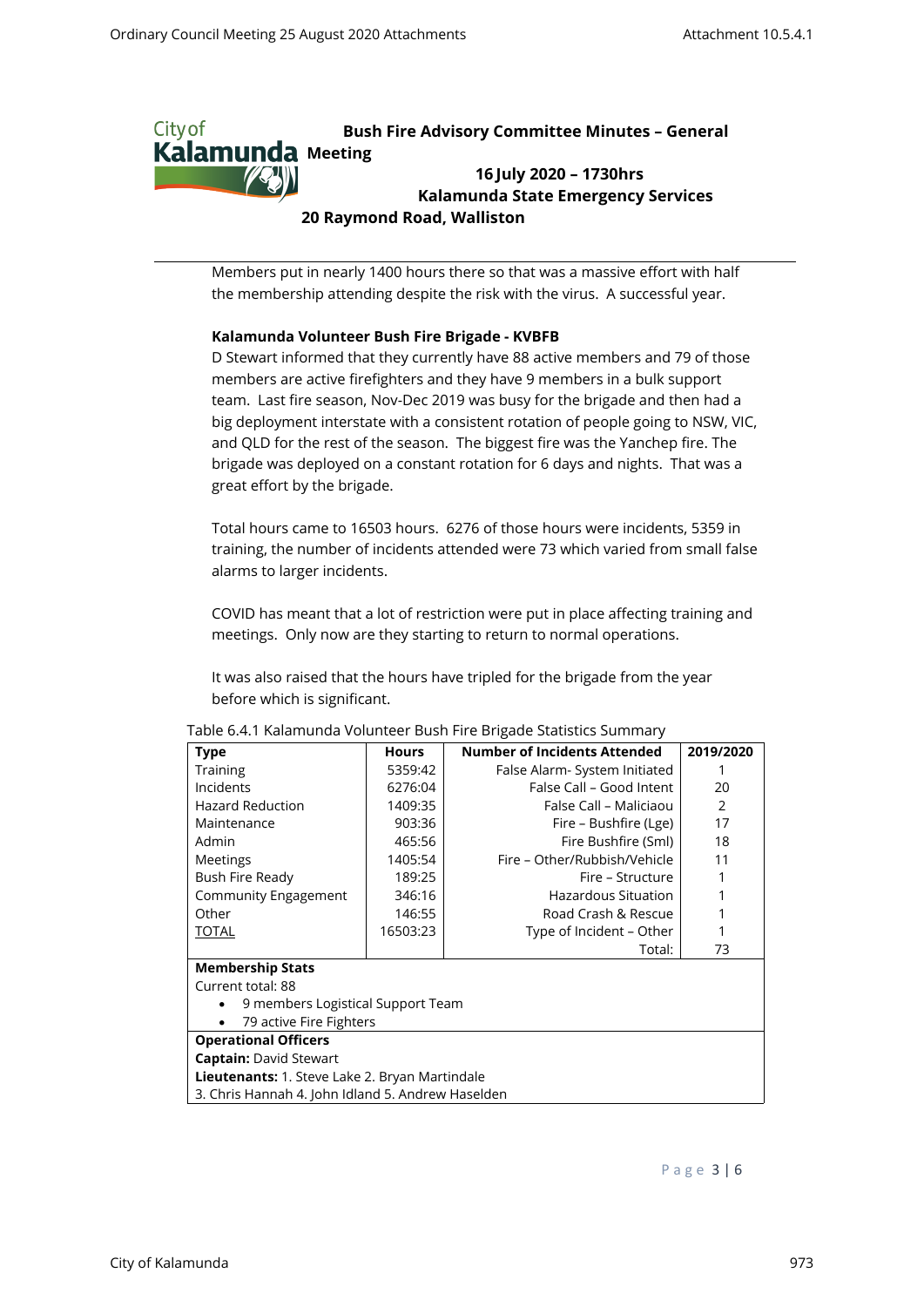

D Carroll said it is also worth mentioning that due to COVID, operationally they have split the brigade into 2 shifts to avoid the whole brigade becoming unavailable due to the pandemic.

## **Kalamunda Volunteer Fire and Rescue Services – KVFRS**

T Moiler reported that this year has been pretty much the same as previous years. They have rolled out practically the identical amount of calls this year. 158 calls were recorded and a significant number of those were road traffic crashes in the area. They deal with the majority of all the residential issues such as people burning off as it is a gazetted area. There have been no changes in the leadership team, membership has not really fluctuated and is currently sitting at 36. It has been pretty much business as usual.

B McGinley wished to advise the City that last Friday there was another accident on the corner of Railway and Elisabeth Roads which it is believed has been raised with the City before. The statistics are there to prove that this is a high risk and could well be the worst intersection in Kalamunda. To date he believes it has been luck that all the impacts have been relatively low, but something needs to be done to help prevent these crashes before someone gets badly hurt.

B McGinley added that coming through the round-about from the hospital there is very poor vision North up Railway Road so drivers tend to be concentrating on traffic coming left out of the City Centre, pull out and there's an accident.

S Lake advised that this falls outside the terms of reference of this committee, however a letter to the CEO from the Kalamunda VFRS could potentially assist in a resolution to this problem.

Map 6.4.2

P a g e 4 | 6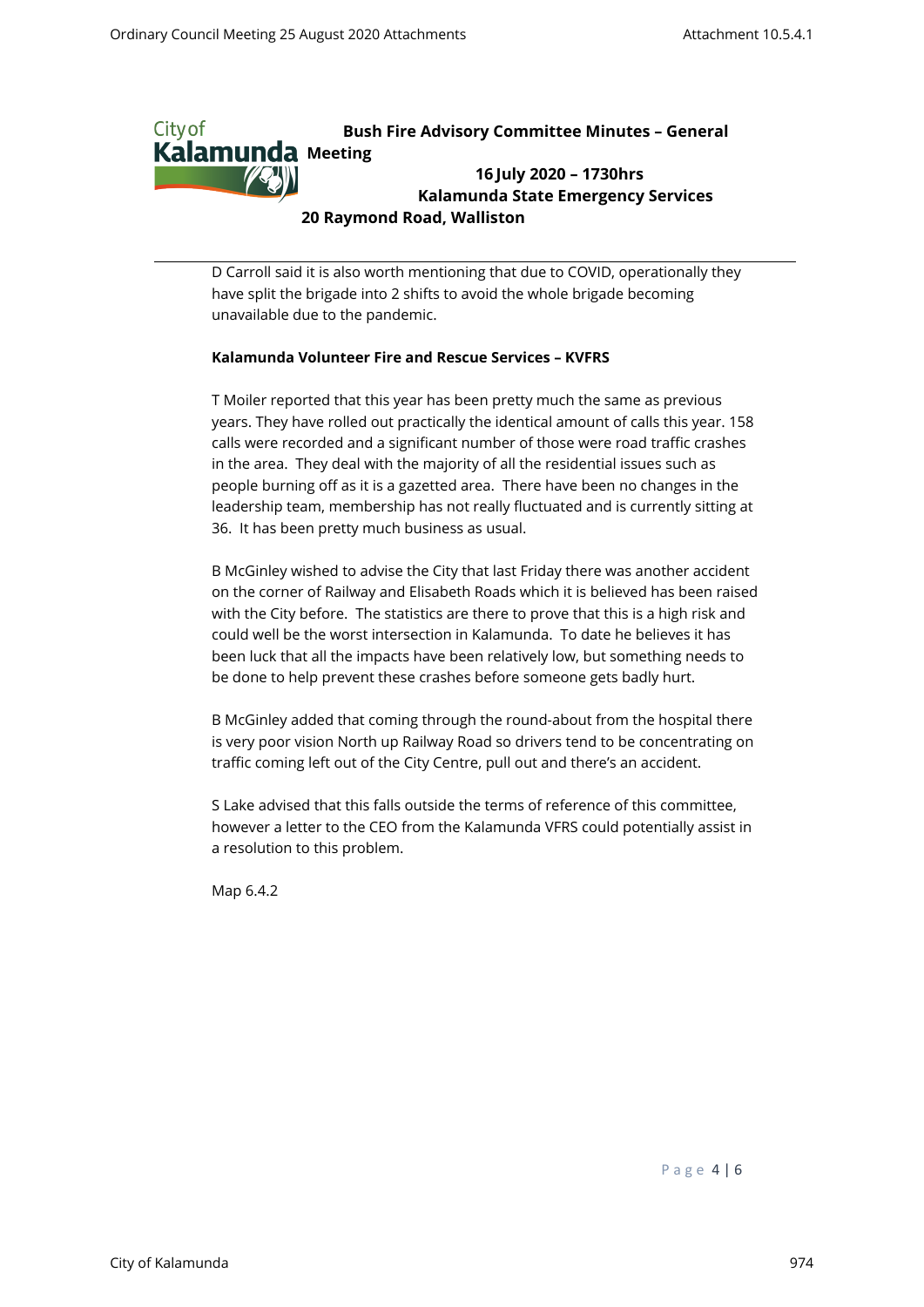



**Action:** T Moiler and B McGinley to communicate directly with the City to investigate vision down Railway Road. Cr. J Giardina requested they write to the CEO and to copy him in on it.

# **7.0 Agency Update**

## **Department of Fire & Emergency Services - DFES**

P Southam reported that he has just returned from 10 months out of the position. To touch on the season just gone, it has been an unusual year where the Nation suffered badly in relation to bushfire, which has been somewhat forgotten with situation with Covid-19. He made special mention to the City's volunteer bush fire brigade and the VFRS that deployed to the Eastern States. The reputation of our firefighters was very good. The Department is very proud of their conduct, sacrifice and time given up.

With the situation with COVID they were impacted quite significantly as an agency. Thankfully coming out the other end of that now and return to training and business as usual but there potentially could be some long term operation effects from COVID leading into the new fire season in the way we run things will change. He says it is great to be back in the position.

#### 8:0 Other Matters

S Lake covered the subject of BART Funding. The City of Kalamunda has been funding the BART subscriptions for KVFRS for the last few years. However, this needs to be reassessed as it has been coming out of donations from the CEO

P a g e 5 | 6